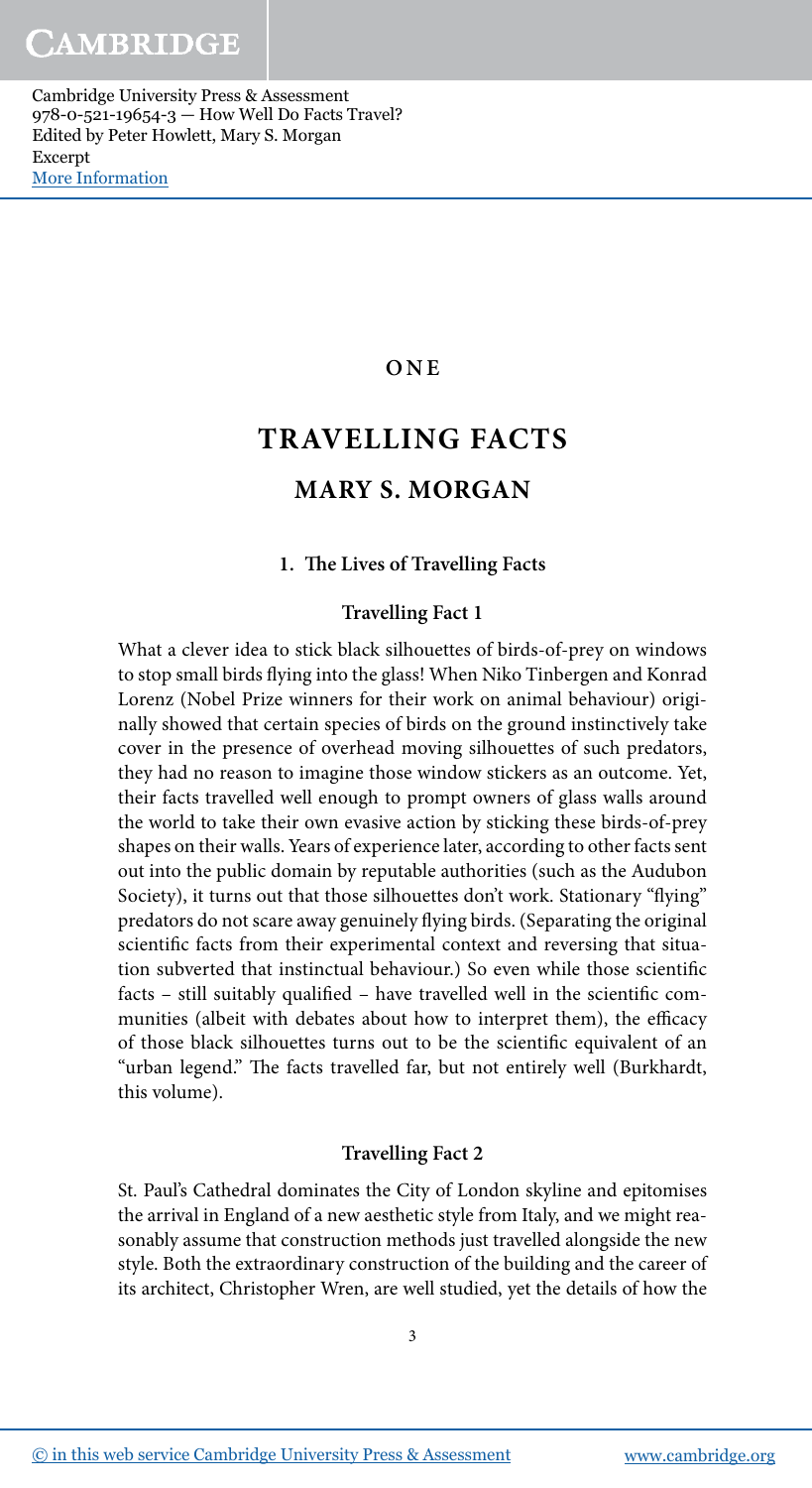4 Mary S. Morgan

technical facts required for its construction travelled to England and from where they came (if indeed they travelled from abroad) remain opaque. So, the historian wonders: Did the details of the construction design come through architectural treatises, or through travelling craftsmen, or through Wren's own visual inspections of such buildings elsewhere? And how do the clues left by carpenters in roof beams, joists and joints tell stories about the facts of construction itself? Was the roof built and assembled off-site and reassembled on-site like a giant IKEA flat-pack; or was it built in situ? This is the stuff of history, but a history dependent on the study of real stuff to reveal what facts travelled, raising interesting questions about the nature of facts that travel embedded in artefacts and technologies, and just what it means for such facts to travel well. The building stands – but do we yet understand the travelling facts of how it came to do so (Valeriani, this volume)?

## **Travelling Fact 3**

 We all know about climate change from the scientists, but these facts did not travel easily to us. We all know now that the world's climate is getting warmer, but for a long time, we were not very sure what facts we knew: how certain it was, how serious it was, how fast the change was happening, how different bits of evidence fitted together to form a consistent account and how far different scientists were in agreement about it. And we still don't know much about how it will affect different parts of the globe. The facts did not travel easily, perhaps because the information did not form itself into the kinds of definite, separable pieces of knowledge we think of as facts; perhaps because the implications of its human causes and its uncomfortable consequences were too severe to be accepted and perhaps because climate change itself became the subject of fictions in novels and films during this same period. But this is only part of the story, for climate scientists found their facts fiercely resisted by the interests of certain political and business circles, and even countered by facts produced by scientists in other fields. While it is tempting to imagine there is a free market in facts and that good facts will somehow travel freely of their own accord, maybe, just as "bad money drives out good money," bad facts (poorly attested, dubious, fictional) can drive good (well-evidenced) facts out of circulation. Facts require a variety of charismatic companions and good authorities to travel well, and those faced by competition, as in recent climate science, may fail to do so (Oreskes, this volume).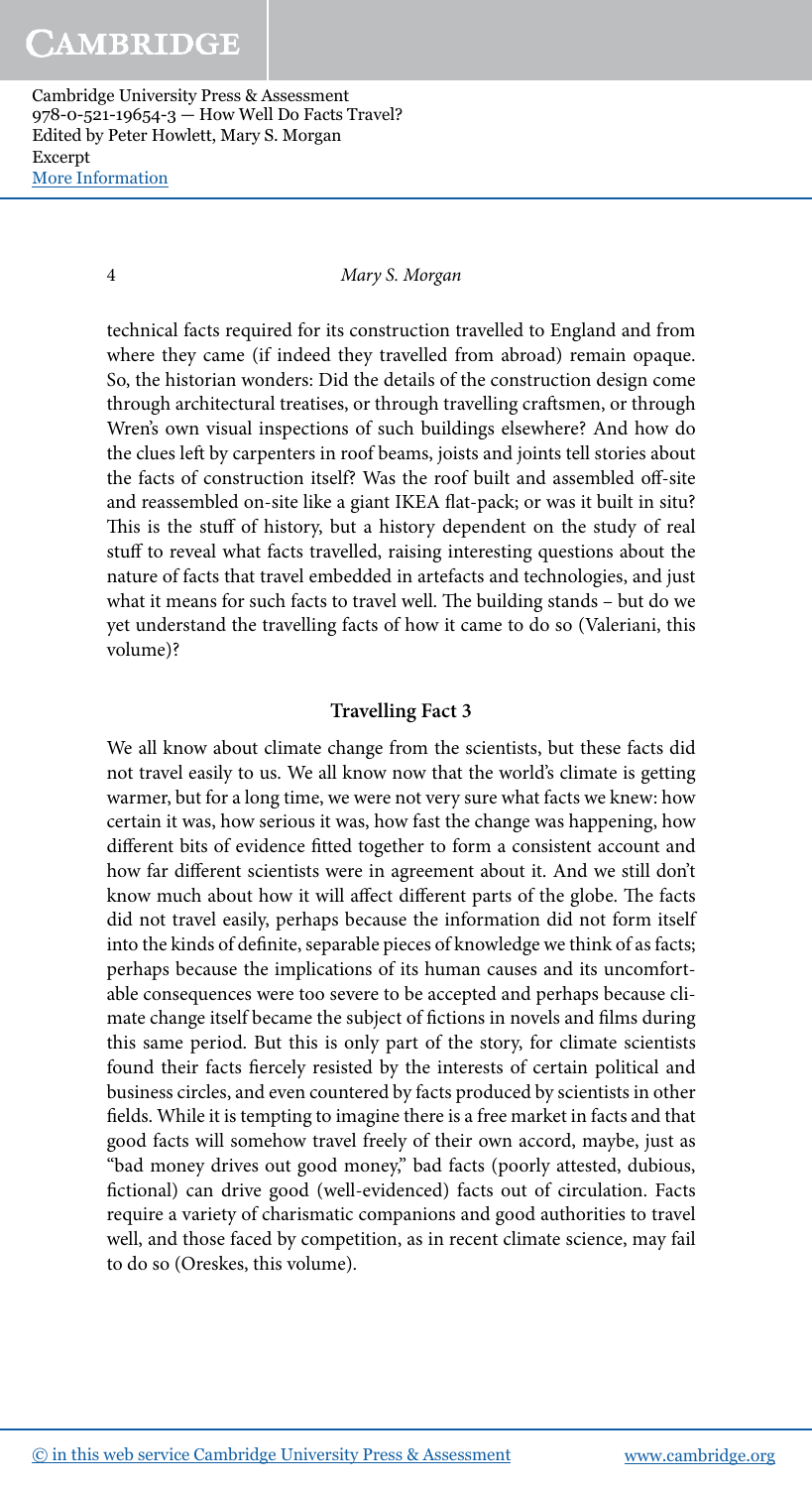## Travelling Facts 5

# **Travelling Fact 4**

 When several young men in New York consulted their doctors with an unusual coalition of symptoms in 1979, it was not clear what disease they had. But quite soon their condition came to be recognised as an early case of a new disease, the HIV-AIDS syndrome. Their facts travelled effectively through a system of medical case reporting that gives first notice of unusual combinations of facts about symptoms in conjunction with patient characteristics. By packaging the facts together, the case provided the means to recognise and define a new disease, and gave early warning of a disease that would create a major world epidemic (Ankeny, this volume). Another system of medical case reporting exists to carry facts about well-known, and highly infectious, diseases such as measles or flu. Like the "bills of mortality" of earlier times, which kept a head count of plague deaths, the individual cases of our current pandemics are gathered together and repackaged into statistical and mathematical facts that nowadays travel around communities of modellers and systems of simulations. From these, epidemiologists map and predict the spread and outcomes of such diseases and public health authorities decide the best control, treatment or vaccination procedures. Our life expectancy depends on the careful packaging of such facts and their chaperoned travels around a variety of medical establishments (Mansnerus, this volume).

## 1.1 The Lives of Facts

These brief accounts sketch the life stories of certain facts, life histories that are told in greater depth and detail elsewhere in this book. As they suggest, the possibilities for facts to travel well are important to our lives. We depend upon systems, conventions, authorities and all sorts of good companions to get facts to travel well – in various senses – and danger may lurk when these are subverted or fail to work. The fact that birds-of-prey silhouettes do not work to solve the problem of birds flying into glass windows tells us that a fact about the relationship between birds and their predators has not travelled intact, but it is not one (or at least, not so far as we know) that is dangerous in itself. But if our medical reporting system had not picked up and set travelling some early facts about HIV-AIDS, this could have exacerbated the dangers from the epidemic – as we see in countries that have refused to recognise the travelling facts of the disease as legitimate. Constraints on the travels of facts may be seriously detrimental to our well-being. Yet the free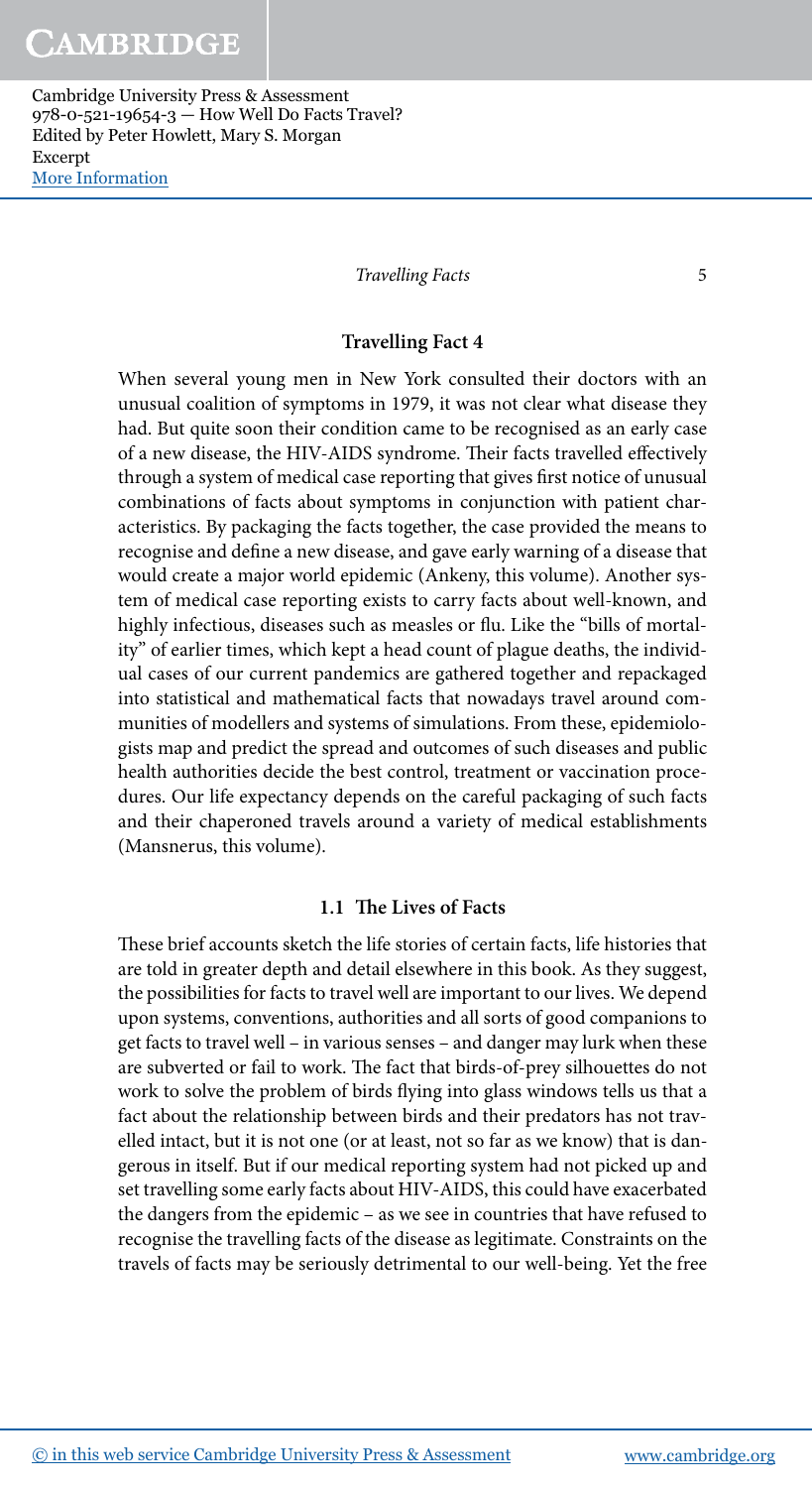#### 6 Mary S. Morgan

market may be equally problematic. The Internet is such a free market, but one in which – as is well known – it is difficult to distinguish trustworthy facts from untrustworthy ones, an age-old problem of open (or free) product markets that has led to their habitual regulation, for example, to prevent the use of poisonous additives to make bread white, or, in the case of travelling facts, to regulate the claims made for the efficacy of medicines.

 But this problem of getting facts to travel well should not be seen as only a question for the public domain of science. Humanists as much as scientists should beware the trickle-down theory that they merely need to supply facts of good character and those facts will find their way where they are needed, to new homes with honest and welcoming users, professional, amateur or public.<sup>1</sup> Historians and novelists, as much as sociologists and economists, or medics and climate scientists, should be careful of the ways that they package their facts for successful travel and, as much as possible, take care about the company they keep while these facts are in their charge. Once facts leave home, it is more difficult to keep them safe. Historians and archaeologists often find themselves rewriting the past by retrieving lost facts that have failed to travel in replacement for better-travelled, but false, facts. Thus, the original construction of St. Pancras Station in London did not have the useful side effect of clearing a slum, as earlier generations have maintained, but of demolishing a respectable workingclass neighbourhood.<sup>2</sup>

The life histories of facts that turn out to be false, that become corrupted or that die out make good short stories, stories that often stick better in the memory than those accounts of facts that remain steadfast throughout successful careers.<sup>3</sup> This bias towards revealing falsehood in our histories of facts may be because we expect specific facts not to be forever facts, either through a natural scepticism about the category of fact or because, in our experience, some particular facts turn out not to be facts after all. Not all facts travel well, some travel only to be found out and many hardly travel at all.

 $1$  See Oreskes and Conway (2010).

 $2$  See Swenson (2006).

<sup>&</sup>lt;sup>3</sup> For example, the BBC Radio 4 programme "More or Less" about numbers in the public domain is full of such stories of misleading or mangled facts that travel well precisely because their falsity has made them more dramatic than they really are, for example, a misquoted fact about the proportion of women whose life is cut short by domestic violence (15 May 2009: http://news.bbc.co.uk/2/hi/programmes/more\_or\_less/8051629.stm). The programme hardly mentions those straightforward stories of facts that travel with integrity, and also misses the kinds of extraordinary and successful stories that we find in this volume.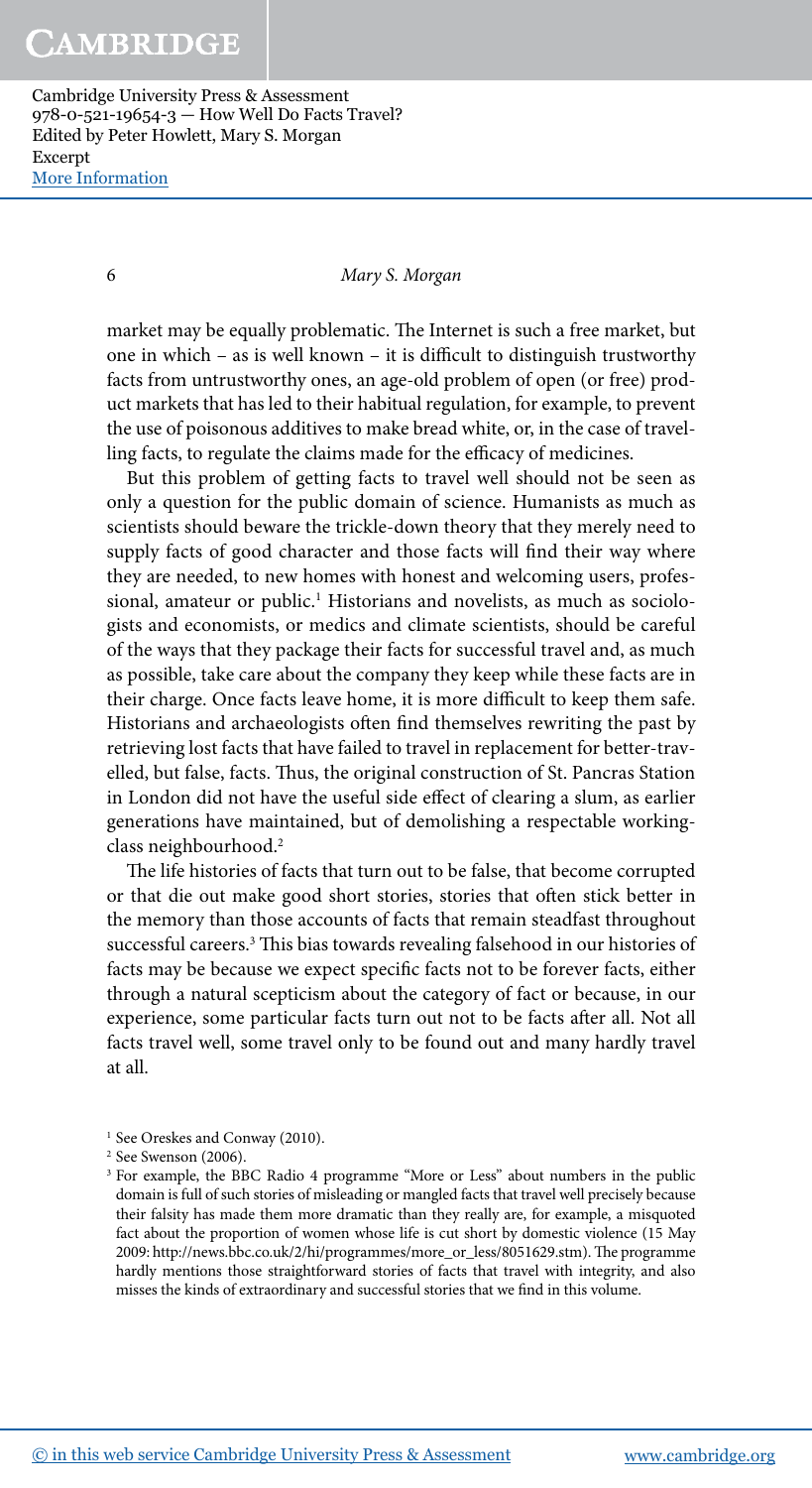#### Travelling Facts 7

 Yet, many facts do travel well, retaining their integrity when they do so, for we all regularly transfer and make use of facts – without subverting them - in new contexts, often without even noticing that we are doing so. The research project that created this book set out to look for those travelling facts that we do not normally notice. When we asked, "How well do facts travel?" and looked for answers in the travels of facts (rather than knowledge flows more generally) and focussed our attention on the facts themselves (rather than on the people and communities through which they pass), we found that many facts do indeed travel far and wide to new users and new uses.<sup>4</sup> And their trajectories were so extraordinarily varied and sometimes so completely unexpected that we feel justified in saying that, just like some experiments and models in science, some facts acquire an independent life of their own. <sup>5</sup>

Even so, as we found in our research, it is not always easy to figure out why those facts that travelled well did travel or, indeed, what exactly travelling well means in any particular context, for the extent of such travel raises its own puzzles. In travelling to other spheres and in being used to address other questions, we found that facts may grow in scope, sharpen or become more rounded; they may acquire new labels and fulfil new functions, even while they maintain a strong hold on their integrity. It is through these processes that facts produced in one locality come to speak with authority to other questions, even to other fields, times and places. By following these independent lives of facts, we not only found answers to the question, "How well do facts travel?" but we began to understand how it is that facts come to play foundational roles in situations beyond those of their production and original usage.

## **2. "A Fact is a Fact is a Fact"**

 Facts seem such obvious things: We think of them nowadays as settled pieces of knowledge that we can take for granted. And while individual or particular facts may be seen as important or striking within a particular field, considered as a general category of knowledge, facts seem less problematic than the elements of evidence, theories, hypotheses or causal claims that appear in both our humanities and sciences, and less colourful than the

<sup>4</sup>Information about the project funding is found in the Acknowledgements note. A full record of the research project can be found at http://www2.lse.ac.uk/economicHistory/Research/ facts/AboutTheProject.aspx

<sup>&</sup>lt;sup>5</sup> On the life of experiments, see Hacking (1983) and Shapin and Schaffer (1985); on the life of models, see Morgan (forthcoming).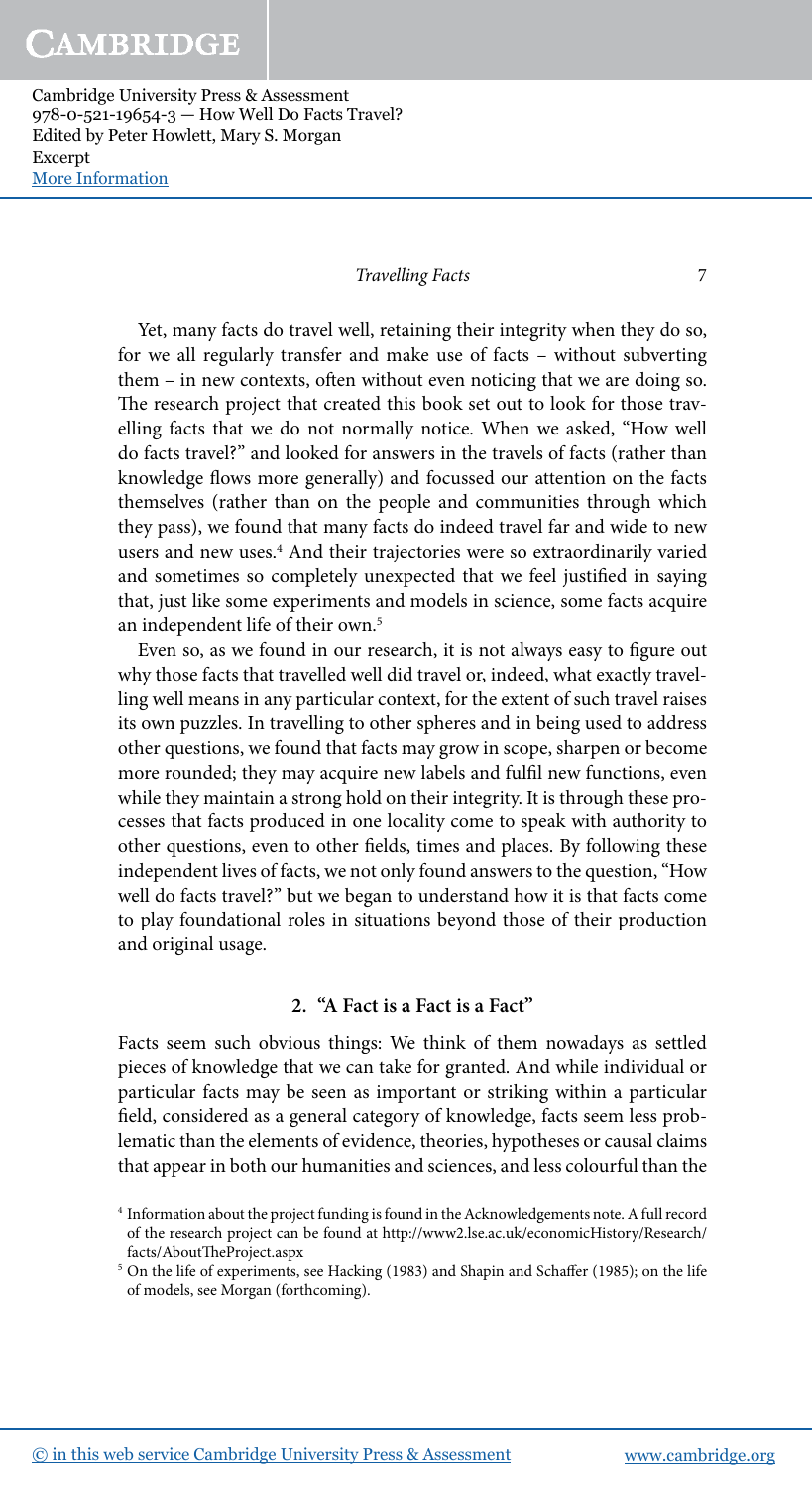8 Mary S. Morgan

characters or cases that appear in our narratives, histories and philosophies. But facts are not quite such straightforward things as they seem.

 First of all, our research led us to take a generous view of what facts are and where facts are found, for they come in a bewildering variety of forms in those various communities of scientists and humanists that use them. Facts may be expressed in linguistic statements or as bits of digitised information; they may appear in pictures, diagrams, models, maps, documents, biographies or novels; they may be found as material facts located in artefacts such as mediaeval swords, or expressed in the behavioural characteristics of crowded rats or the healthy growth of fertigated plants; they may be found in the fragments from ancient civilizations, in the fossils of long-dead nature or as numerical constructions about the future of our overheated planet. And we found that facts can be little (observations on the buds of a specific flowering plant, data points on a weather graph), big (the regularity of business cycles in modern economies), singular (the age of a particular person), come in crowds (infection rates) or be generic (the alpha male in romance fiction or the exit pattern of firms in declining industries).

Indeed, facts come in so many guises and sizes that it proves difficult to produce a sharp description about what counts as a fact, particularly one that would cover the many times, places and fields that we studied. Nor did the presence (or absence) of the word itself give us any natural starting point for our investigations. In some fields, scientists are profligate in their use of the term (as in parts of the life sciences), while in others (as in parts of economics and physics) the term "data" is preferred for something we might label small facts, while still other scientists might refer to a wellattested "phenomenon" for something that we might label a big fact or a generic fact.

 Nevertheless, facts are a usable category, for, in our experience, all communities have some kinds of things that they take to be facts or factlike: shared pieces of knowledge that hold the qualities of being autonomous, short, specific and reliable. These are the qualities that make us think "a fact is a fact is a fact" – wherever it is, for whatever purpose it is used. These are the qualities that enable settled pieces of knowledge to travel (assuming that they are communicable or transportable in some way or another) beyond their place of origin to be used in those new contexts.

These qualities of the things that are taken as facts have historical roots of course. The notion of fact began in legal circles in the mediaeval period according to the account by Barbara Shapiro: so that by the early modern period, the actions that occurred (the murders, frauds, etc.) were referred to as "matters of fact," drawn in contrast to "matters of law" and thus making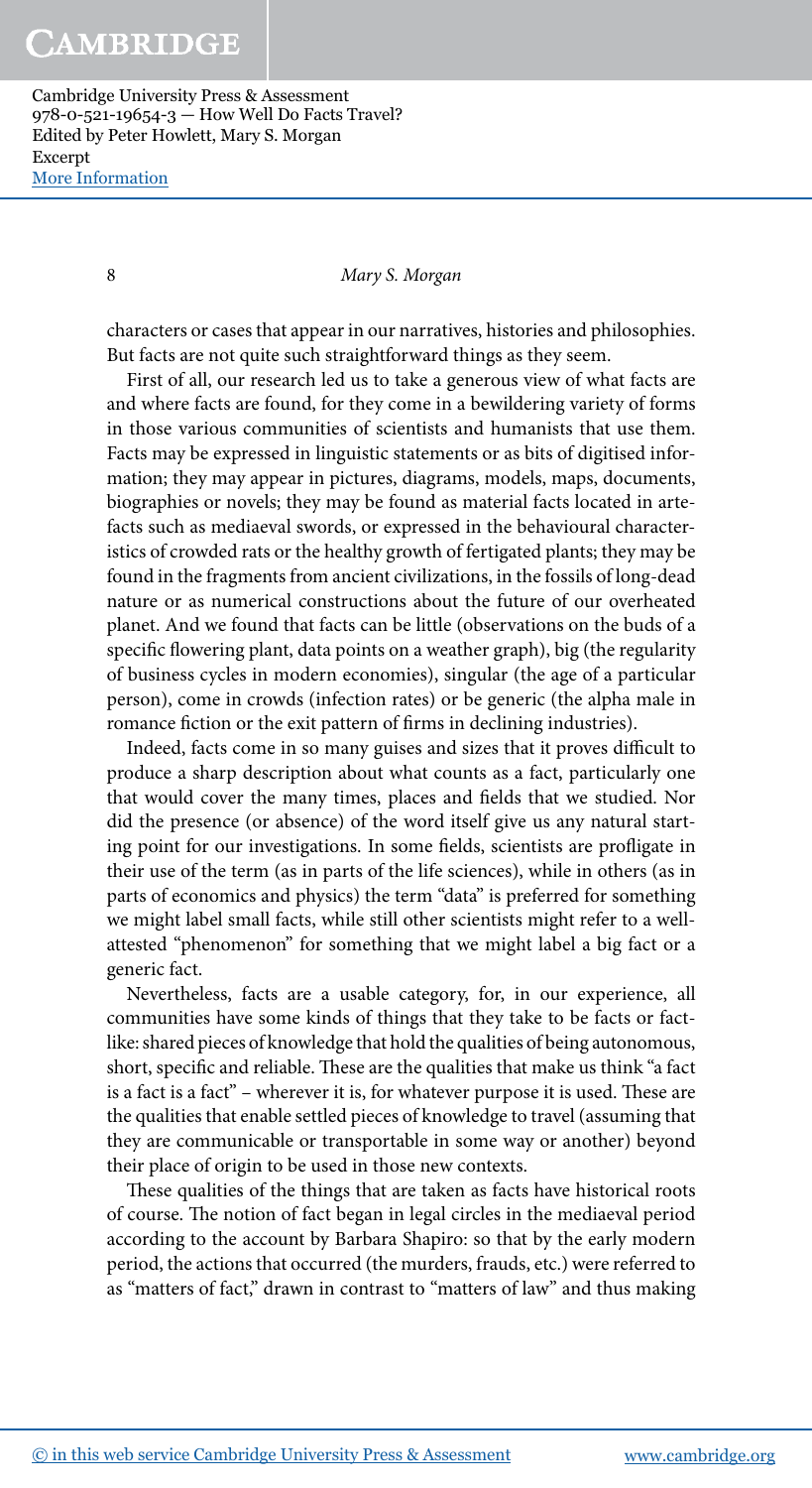#### Travelling Facts 9

sense of the otherwise strange phrases "before/after the fact."<sup>6</sup> This sense of facts as deeds or actions seeped from law into history as the narration of well-evidenced facts – the deeds of history – in the sixteenth and seventeenth centuries, and thence into reports of newsworthy items. And this idea of facts continued to hold sway into the nineteenth century at least, as we see in the contrast drawn between facts as deeds versus words found in: "Gracious in fact if not in word" (Jane Austen: Emma, 1815).<sup>7</sup> From law and history, the notion of facts moved into natural philosophy and modern sciences where, as Steven Shapin and Simon Schaffer recount, "matters of fact" – properly witnessed, experimentally produced events – came to be distinguished from their interpretation.<sup>8</sup> Lorraine Daston takes up the story to recount how facts – as those noteworthy and particular "things" – grew in scientific circles into a "form of experience most sharply distinguished from 'hypothesis' or 'conjecture."<sup>9</sup>

These historically formed qualities invade the current sense of facts in ways that are important for our project of understanding why facts can travel well. Facts are "independent" of their explanations – a quality that goes back to their legal sense discussed by Shapiro, where "matters of fact" – deeds or actions – are established independently of their motivations. Just as in law and history, where facts were not to be conflated with the causes of those facts or with the evidence advanced for them, facts in science were, as Daston tells us, "in principle, strictly independent of this or that explanatory framework."<sup>10</sup> These historical roots tell us why facts - as pieces of knowledge in their various senses and guises – are understood to be independent of their explanations, causes and motivations, and so are free to travel without reference to them.

- $6$  Shapiro (2000) and her earlier shorter version of the argument (1994) argues for law as the field within which the notion of facts emerged into a mature idea. See also Poovey (1998) who grounds the notion in early accounting and the collection of essays on the history of facts in Cerutti and Pomata (2001).
- <sup>7</sup> See p. 231 of 1971 edition published by Oxford University Press.
- <sup>8</sup> See their, 1985, Chapter 2 ; see also Haycock (this volume).
- <sup>9</sup> Daston, 2001 (English version p. 6).
- <sup>10</sup> Daston goes on, "They can therefore be potentially mobilised in support of competing theories, and, again in principle, endure the demise of any particular way of explaining a phenomena" (Daston, 2001, English version, p. 6). There is an intimate relation between "fact" and "evidence," yet the distinctions and relation of facts and evidence seem to be a matter of local usage varying over time, country and disciplinary usage. Although Barbara Shapiro's (1994 and 2000) concentration on the legal framework in early modern times shows how evidence and witnesses were needed to attest to, and so establish, matters of fact, Lorraine Daston's (1991) writing about early modern sciences portrays facts as the jigsaw of pieces that create evidence for a hypothesis or conjecture.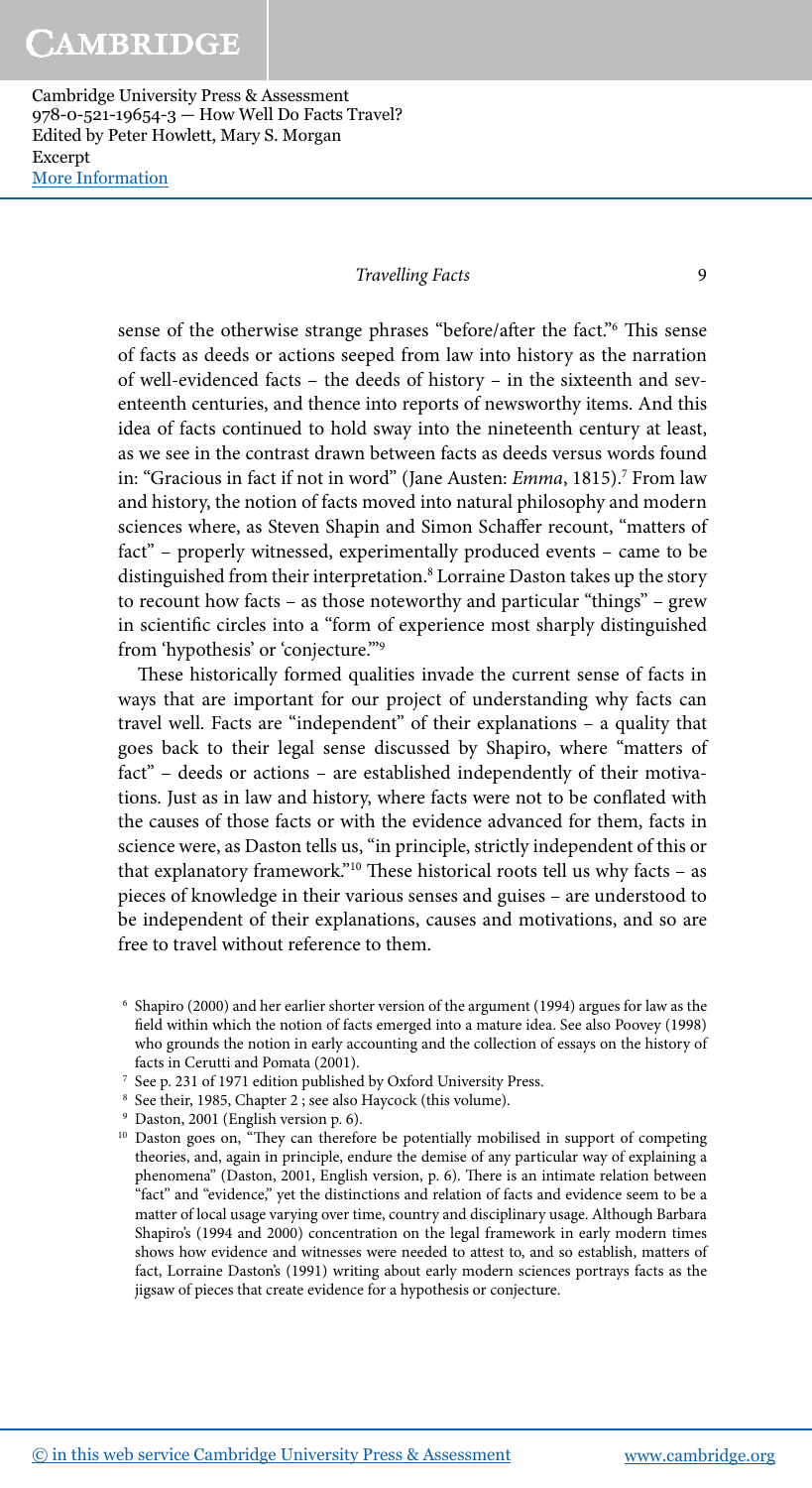#### 10 Mary S. Morgan

Facts are also "short" – an epithet that Daston  $(2001)$  uses to capture the particularity of facts in early science in a way that is still shared not just across the sciences but into the humanities. This recognisable quality of facts from those earlier times is described more fully by Ernest Gellner when he observes that we use the term facts to refer to "concrete" and "specific" events, objects and findings rather than to those things we describe in "abstract" terms.<sup>11</sup> This particularity has implications for the way that facts travel to find new uses and the new uses to which they are put, but does not make them any less transferable than the abstract ideas, metaphors, stories or theories that also travel well between fields.

These historical notions of facts are clearly manifest in our modern views of facts, where current definitions rely on drawing definitional contrasts, but not necessarily opposites (as we shall see in what follows), just as earlier ones did.<sup>12</sup> Now we find:

- facts versus evidence and inference (in legal fields)
- facts versus fictions (in the humanities)
- facts versus hypotheses, theories or interpretations (in the sciences)
- facts versus the untrue and surmised (in both everyday life and in philosophy).

 Common to all those contrasts is the non-conjectural quality of facts. Facts are not fictions, theories, inferences or the merely surmised. This nonconjectural sense that facts carry is captured more positively by describing them as "useful and reliable knowledge" (a phrase from historians of technology). <sup>13</sup> Of course, not all facts are especially useful, and not all useful and reliable knowledge has fact-like qualities (for such a phrase equally captures rule-of-thumb knowledge and more general or abstract knowledge). The point is rather that the sense of facts as "useful and reliable" not only helps to rule out both superstition and opinion, as well as the conjectural

 $11$  Gellner (1964), p. 255.

<sup>&</sup>lt;sup>12</sup> Evidence from the Oxford English Dictionary, online version.

<sup>&</sup>lt;sup>13</sup> The first usage of this phrase seems to date from Nathan Rosenberg (1974, p. 97) to describe scientific knowledge that could form the basis for technological knowledge. The term is used here in its current and more generally used form, dating from the 1990s' "Achievement Project" sponsored by the Renaissance Trust in which economic historians (particularly Patrick O'Brien and Ian Inkster) and historians and sociologists of science (amongst others) were engaged in figuring out why some technologies were developed in some countries and not in others. (See, e.g., Gouk 1995 and Inkster 2006.) In this context, the phrase "reliable" refers not necessarily to a scientific source but to the usefulness of a technology, where the addition of "reliable" seems to imply tested by patent or experience or the market in many conditions and circumstances.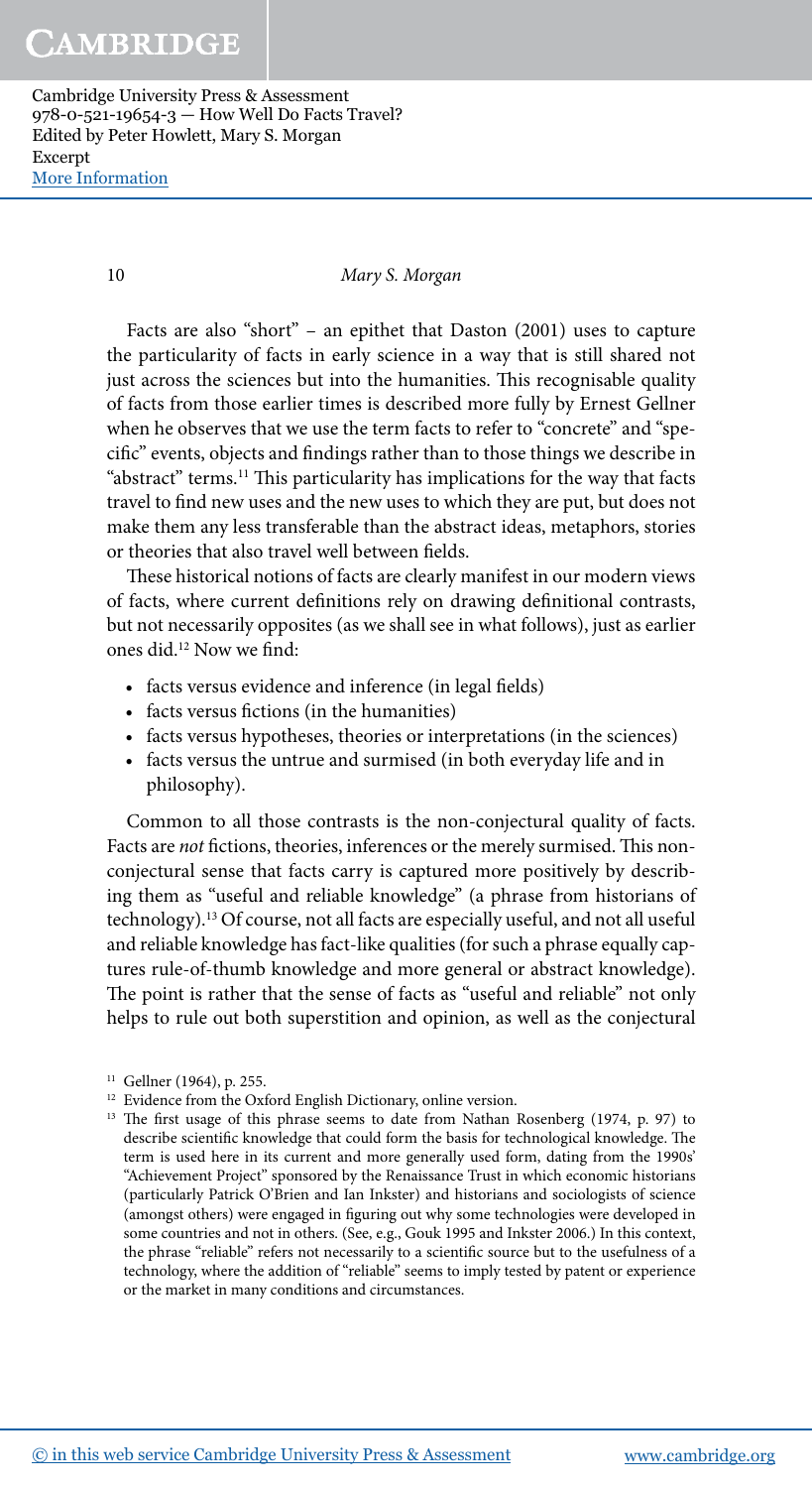#### Travelling Facts 11

aspects of knowledge, but also points to a certain steadiness, even sturdiness, in the quality of facts that makes them sufficient for people to act upon them or use them in support of their actions.<sup>14</sup>

Facts are a form of shared knowledge: They have a public or community aspect, as is evident also from their historical roots. <sup>15</sup> And we have relied on the communities we study – that send, receive and use facts – to reveal what counts to them as facts (even where the word itself is not used), that is, as pieces of knowledge established according to their standards of evidence of discipline, time and place. Such matters of facts should be understood then, not as an expression of that community's belief, or opinion, but rather that such a community has good reason to take those things as facts, and will be likely to have the confidence to act upon them as facts.

 Given that we are taking a community's view of what their particular, well-evidenced facts are, we have not been (by and large) concerned with judging whether those community facts are facts according to any metastandards beyond their own ones. That is, our project as a whole did not set out to determine the truth of any particular facts; indeed, we could not do so without sharing that same local field knowledge that would enable us, for example, to recognise the facts in the diagram of a worm's nervous system or in the statistics of death rates. (Of course, individual authors in this book do have field knowledge and may make such judgements.) Nor did we set out to discuss the meaning of facts as a general abstract category – the province of philosophical argument. Rather, we are interested in how facts – bits of knowledge taken by a community to be true – travel, and so our accounts of what makes some facts travel well cannot distinguish between those that are true facts and those that may later turn out to be false facts.

 But this does not mean that we totally put aside all the interesting issues of true versus false facts. We recognise that in travelling freely from their original communities over time, space and discipline, there are many chances for facts to be challenged. Some of those facts that travelled well initially later turn out – on the judgement of their relevant communities – to be partly true facts, dubious facts, uncertain facts or even false facts, and this changing judgement of a fact's status can be an important part of what happens to travelling facts. Thus, we include narratives in which travelling facts have been strongly disputed by others in the community, as in the climate science case (Oreskes, this volume), or where facts established and carried along by one community turn out much later after successful travels

<sup>&</sup>lt;sup>14</sup> See also Mansnerus (2009).

<sup>&</sup>lt;sup>15</sup> As pointed out by Weirzbicka (2006).